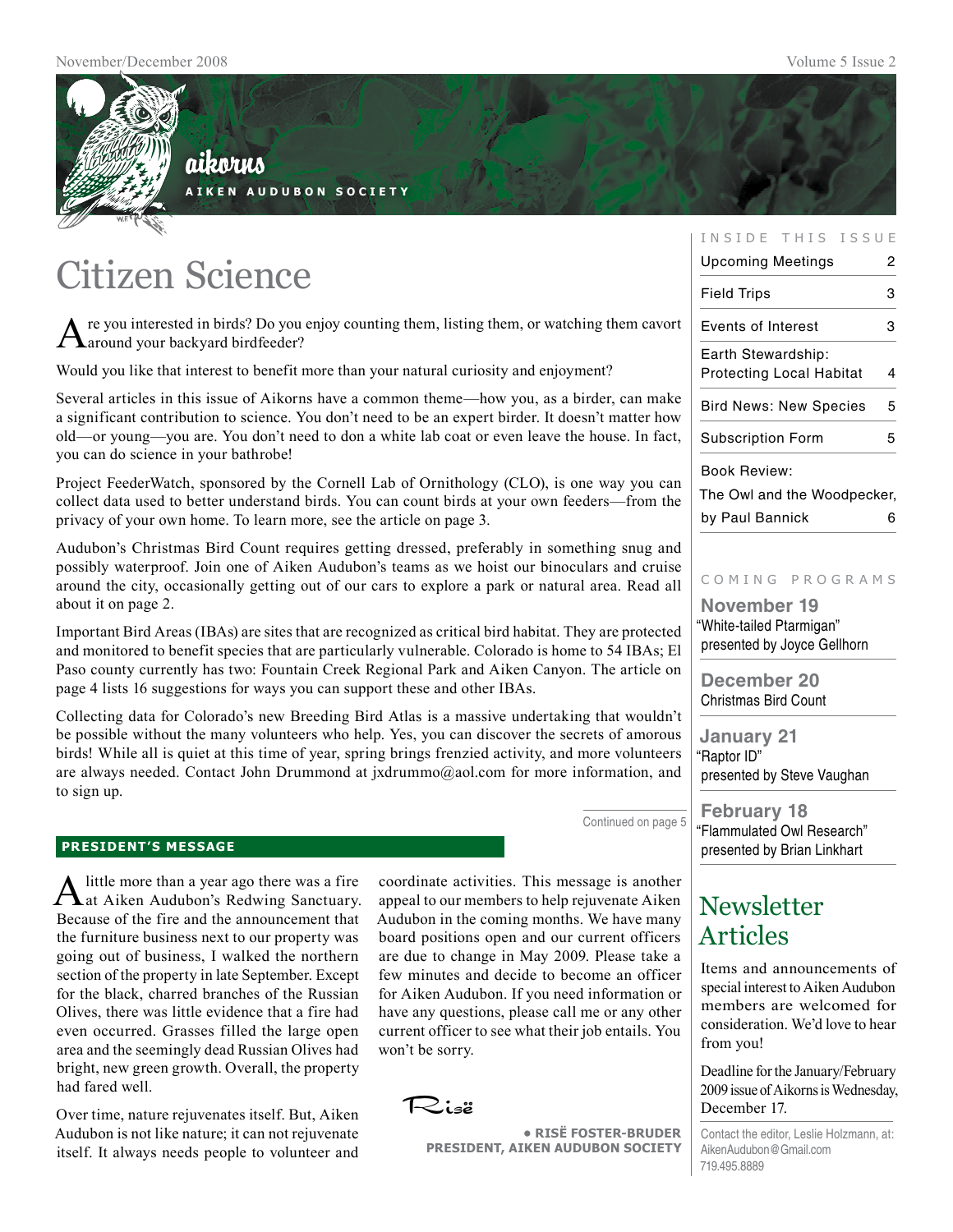# November 19 • Joyce Gellhorn & Calvin Whitehall White-tailed Ptarmigan



White-tailed ptarmigan, camouflaged to blend into their surroundings, are the only birds capable of survival in harsh, alpine environments throughout the year. The program follows ptarmigan and shows their unique adaptations including their diet, courtship displays, nesting, and rearing their young. One of the few birds to molt three times per year, ptarmigan change from winter white to mottled summer plumage. Because this species lives exclusively in cold regions, it may serve as a barometer to the health of our planet.

Joyce Gellhorn, a mountain ecologist, travels wherever there are mountains to explore. She has taught biology, botany, ecology, and natural history classes to high school and college students as well as outdoor seminars for adults. Presently she teaches alpine ecology at the University of Colorado's Mountain Research Station, the Gore Range Natural Science School, and the Boulder County Nature Association.

Calvin Whitehall specializes in photographing wildflowers, ptarmigan, and abstracts in nature. He has displayed his work at numerous locations around Colorado

# Saturday, December 20 Christmas Bird Count<br>
Come count some birds! This will the be 58th year that Aiken, as either a chapter or as an affiliate

C (Aiken Ornithological Society) of National Audubon Society, will have taken part in this annual (Aiken Ornithological Society) of National Audubon Society, will have taken part in this annual event. Our count is one of some 2,000+ count areas that will be surveyed from dawn to dusk this year throughout Central and North America.

Each count circle has a diameter of 15 miles. Our circle is centered at the entrance to Cedar Springs Clinical Associates, at 2135 Southgate Rd. Roughly, the area extends from Pulpit Rock on the north to Fort Carson on the south, and Ruxton Ave. on the west, eastward to Marksheffel Rd.

Sally and I are coordinating the count again this year, and will be compiling the results for entering into National Audubon's Christmas Count data base.

We need your help! Experience is not a requirement, only your willingness to participate. You may take part in the field counting for the full day or just in the morning or afternoon. Those of you who would like to count birds at your feeders on this day can also make an important contribution. In either case, call us at the phone number listed below.

Sightings of unusual birds are also important. If you see any birds that are not commonly seen during the week leading up to December 20, please contact us so we can pass this information along to the appropriate area count leader.

The results of all the Christmas Bird Counts across the country will be published by the National Audubon Society in a special issue of American Birds. Those field counters who pay a \$5 count fee will receive this special issue.

Kent Borges and Stephanie DeCenzo will again host an after-the-count pot luck gathering at their home at 975 Terrace Circle. If you like, bring a food dish to share and join us no later than 5 pm. We'll enjoy comparing notes on the day's count.

> **• ben & sally sorensen 719.635.1716**

**Aiken Audubon programs are free and open to the public. They are held at the Colorado State Division of Wildlife building located at 4255 Sinton Road. Coffee and socializing is at 6:30pm; programs begin at 7:00pm. Please use the back entrance. Note: Sinton Road runs parallel to I-25 on the east side, between Garden of the Gods Road and Fillmore Street.**

#### AIKEN AUDUBON B o a r d M e m b e r s

**President** Risë Foster-Bruder 719.282.7877

**Vice President** Frank Dodge 719.548.9863

> **Secretary** Pamela Wickerd 719.229.2506

**Treasurer** Gail Biedronski GBied@yahoo.com

**Conservation Chair** Sandra McNew 719.632.4374 SandraMcNew@aol.com

> **Publicity Chair** Stephen Vaughan 719.531.7076

**Field Trips** Norman Lerch 719.495.9305 Norm Karasa NormKar@excite.com

**Aikorns Editor** Leslie Holzmann 719.495.8889 Leslie@icta.net

**Christmas Count** Ben & Sally Sorensen 719.635.1716

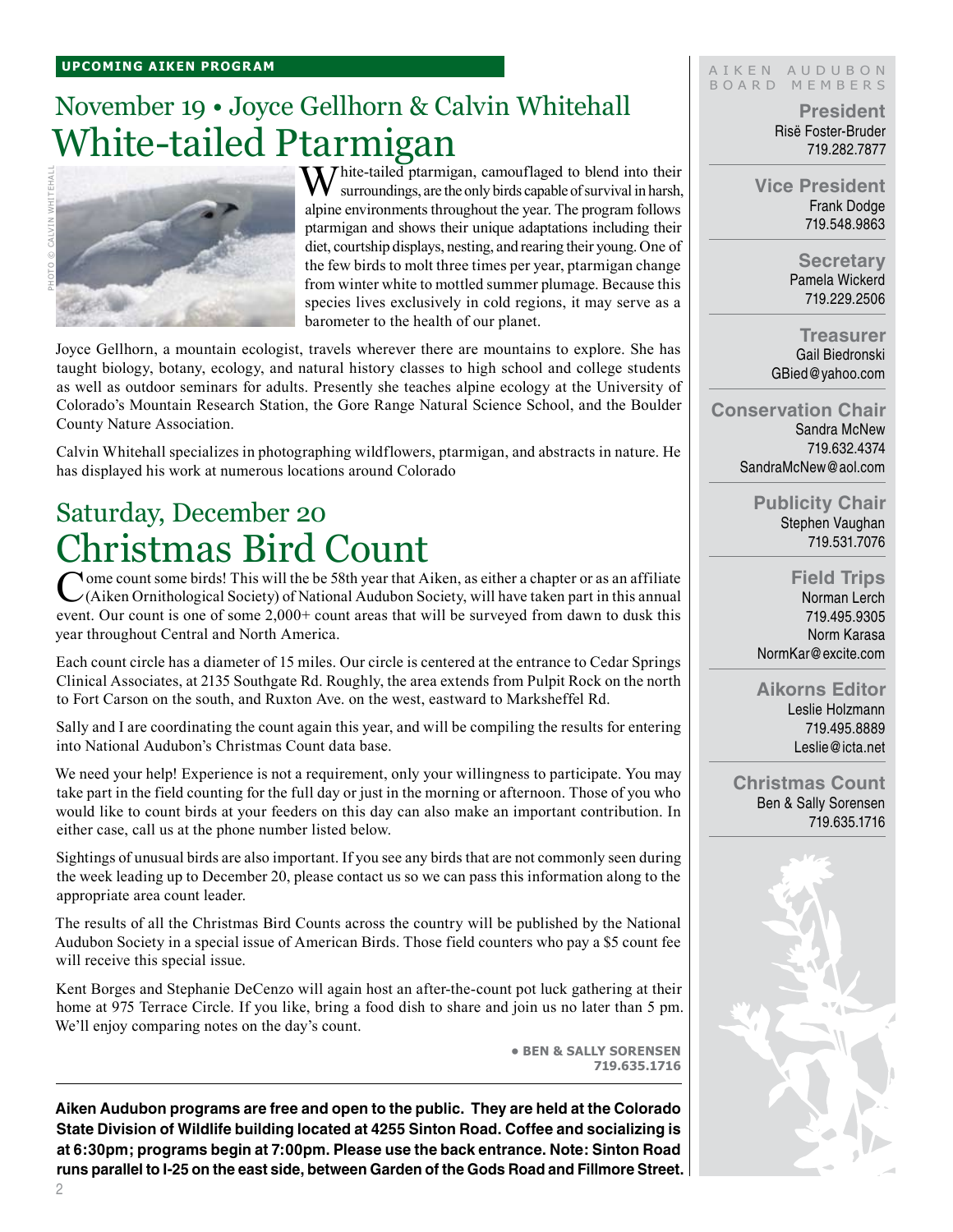**Everyone is welcome on Aiken field trips, regardless of experience level or membership in Audubon. Contact trip leader for details and to let them know you are coming. New trip information is available online at www.aikenaudubon.com.**

### **Saturday, November 22, 9:30 am**  Kettle Creek Lakes

Join us on this short and flat walk around the Kettle Creek "Lakes." Located directly adjacent to the Air Force Academy property, three ponds attract wintering waterfowl and sparrows, plus an assortment of other seasonal birds.

To get there, head for the south gate of the academy, but turn right at the informatoinal center before you cross over onto air force property. The road will dead-end in a parking lot.

Contact trip leader Rise Foster-Bruder at 719.282.7877.

**Pueblo's Arkansas Valley Audubon Society has several trips scheduled. We are welcome to join them. Check their website for current information: www.socobirds.org. Then, please contact trip leaders for details, and to let them know you are coming.** 

#### **Sunday, November 2, early morning until 6 pm**

### Bent's Old Fort, Las Animas, & Rocky Ford

Join leader John Drummond, Aiken chapter member, for a morning of birding at Bent's Old Fort, beginning at 8 am. There is no charge for this trip unless you wish to take the tour of the Fort. Bring lunch, snacks and plenty of water; also insect repellent.

After lunch we will meet Stan Oswald in Rocky Ford to see some of his favorite birding spots, returning to Pueblo between 5 - 6 pm.

NOTE: DAYLIGHT SAVINGS TIME ENDS ON THIS DATE.

Be sure to contact Donna Emmons, 676-5666 or 369-9704 (cell), for carpooling details and to make a RESERVATION. To carpool from Colorado Springs, contact John Drummond, jxdrummo@aol.com

#### **Saturday, November 8, 8 am – noon** Pueblo Reservoir

In years past, this trip has turned up rarities like Red-throated and Pacific Loons, Red-necked Grebe, Barrow's Goldeneye, Black Brant, Little Gull and Lesser and Greater Black-back Gulls.

Meet leader, Brandon Percival, at 8 am in the parking lot below the dam, just before you reach the pay station into the State Park. This lot is on the left (West) side of Juniper Drive. We will carpool to sites on the West and North ends of the lake first, ending the morning at the South Shore Marina and SE corner of the reservoir.

Email Brandon at bkpercival@yahoo.com. To enter the State Park, you will need an annual pass or daily fee (\$6.00). A Habitat Stamp may be required for a possible visit to the State Wildlife Area.

#### **events**

### **November 8, 2008 - April 3, 2009**  Project "FeederWatch" Benefits Birds and People

Winter doldrums getting you down? More than 100 studies have shown that getting closer to nature reduces stress and promotes a feeling of well-being in children and adults. So, filling feeders and counting the birds that visit may be just what the doctor ordered! For more than 20 years, that's what participants in the Cornell Lab of Ornithology's Project FeederWatch have been doing—benefitting themselves and the birds.

"It is a great winter time activity for the whole family," says Alaska FeederWatcher Nancy Darnell. "If you have children, they will come to love watching the birds. All of this is fun and a chance to contribute to scientific studies, too!"

The 2008-09 season of Project FeederWatch gets underway November 8 and runs through April 3. Participants count the numbers and kinds of birds at their feeders each week and send the information to the Cornell Lab of Ornithology. Participants submitted more than 115,000 checklists during the 2007-08



Photo © Leslie Holzmann

FeederWatch season, documenting unusual bird sightings, winter movements, and shifting ranges—a treasure-trove of information that scientists use to monitor the health of the birds and of the environment.

"Being a FeederWatcher is easy and fun, and at the same time helps generate the world's largest database on feeder-bird populations," says project leader David Bonter.



"Scientists learn something new from the data each year, too, whether it's about the movements of common backyard birds or unusual sightings of rarely-seen species. Highlights of the most recent season include the largest southward movement of Red-breasted Nuthatches in the history of the project-part of an

expected influx of northern birds that fly farther south when their food supplies run short. Other northern species showing up in record numbers included Common Repolls and Pine Siskins. Among the rare birds reported was a Streak-backed Oriole in Loveland, Colorado—the state's first report of this Mexican native.

Project FeederWatch welcomes participants of all ages and skill levels, from scout troops and retirees to classrooms and nature center visitors. To learn more and to sign up, visit www.feederwatch.org or call the Lab toll-free at (800) 843-2473. In return for the \$15 fee (\$12 for Lab members) participants receive the FeederWatcher's Handbook, an identification poster of the most common feeder birds in their area, a calendar, complete instructions, and the FeederWatch annual report, Winter Bird Highlights.

**• from the cornell lab of ornithology**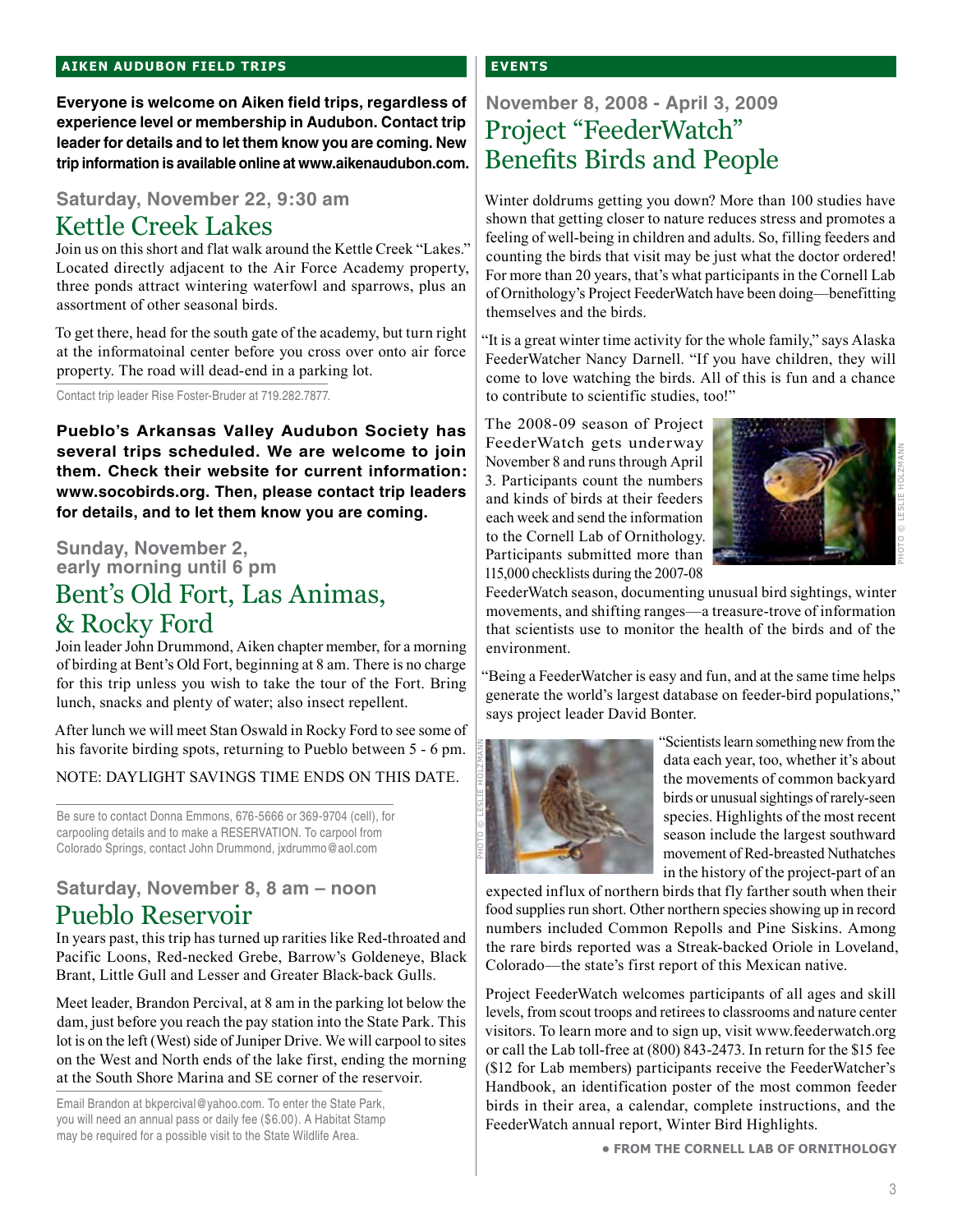## **Keeping Common Birds Common:** Protect Local Habitat

Last year, Audubon released "Common Birds in Decline: A State of the Birds Report," detailing alarming changes in bird populations in recent years. This is 2nd in a series on how we, as birders, can be involved in reversing this trend.

One extremely valuable way we can support bird populations is by joining Aiken Audubon and other groups to protect and restore habitats close to home. Audubon's Important Bird Area (IBA) program offers opportunities to save critical bird habitat, from small land parcels to broad ecosystems.

The IBA criteria are divided into four categories based on vulnerability and/or responsibility. By definition, Important Bird Areas are sites that support:

- Species of conservation concern (e.g. threatened and endangered species)
- Range-restricted species (species vulnerable because they are not widely distributed)
- Species that are vulnerable because their populations are concentrated in one general habitat type or biome
- Species, or groups of similar species (such as waterfowl or shorebirds), that are vulnerable because they occur at high densities due to their congregatory behavior



**Fountain Creek Regional Park**

#### **Colorado's IBA Program**

Beginning in 1999, a total of 54 IBAs have been accepted by the Audubon Colorado IBA committee. These sites consist of over 1,200,000 acres of protected land and water throughout the state. Some of the more common sites are nationally recognized tourist destinations, such as Rocky Mountain National Park, Colorado National Monument, Mesa Verde National Park and the Pawnee National Grasslands. Two IBAs are in El Paso County: Aiken Canyon and Fountain Creek Regional Park.

All of the IBA's in Colorado are monitored closely with the help of state parks, conservation organizations, fellow Auduboners, volunteers, avid birders and the general public with an interest in conserving these precious areas.

#### **A To-Do List for Conservationists**

- Nominate a site or organize volunteers to fill out nomination forms for sites in your area (contact your state IBA coordinator to find the status of nominations in your state).
- Organize or participate in a bird survey at an IBA or potential IBA for a WatchList species. (Contact your state IBA coordinator for information). •
- Adopt an IBA and help to develop a conservation plan for the site in partnership with IBA staff and local stakeholders.
- Volunteer for a project to restore habitat or eradicate invasive species at an IBA.
- Advocate for land acquisition funds for an IBA where land acquisition is underway.
- Recruit and organize volunteers to help an IBA managed by a refuge, State Park, or land trust.
- Advocate for changes in laws and policies that would benefit birds of concern at IBAs. •



**Aiken Canyon**

- Participate in a Christmas Bird Count in or near an IBA.
- Develop a birding field trip program to IBAs in your area.
- Develop a slide show or children's education program to teach people about an IBA and the amazing bird stories connected with it.
- Write articles and letters about IBAs in newsletters, magazines, newspapers, and other outlets to teach the public about the important bird habitats in their area.
- Follow the Audubon At Home guidelines for a healthy yard, and encourage habitat management that is beneficial to the birds of concern at that IBA.
- Help provide financial support to an IBA program (some Audubon chapters have donated Birdathon proceeds to IBA programs for example).
- Identify the most essential areas for birds.
- Monitor those sites for changes to birds and habitat.
- Conserve these areas for long-term protection of biodiversity.

#### **• from the national audubon society**

Learn more about how you can help birds by supporting IBAs at www.audubon.org/bird/iba.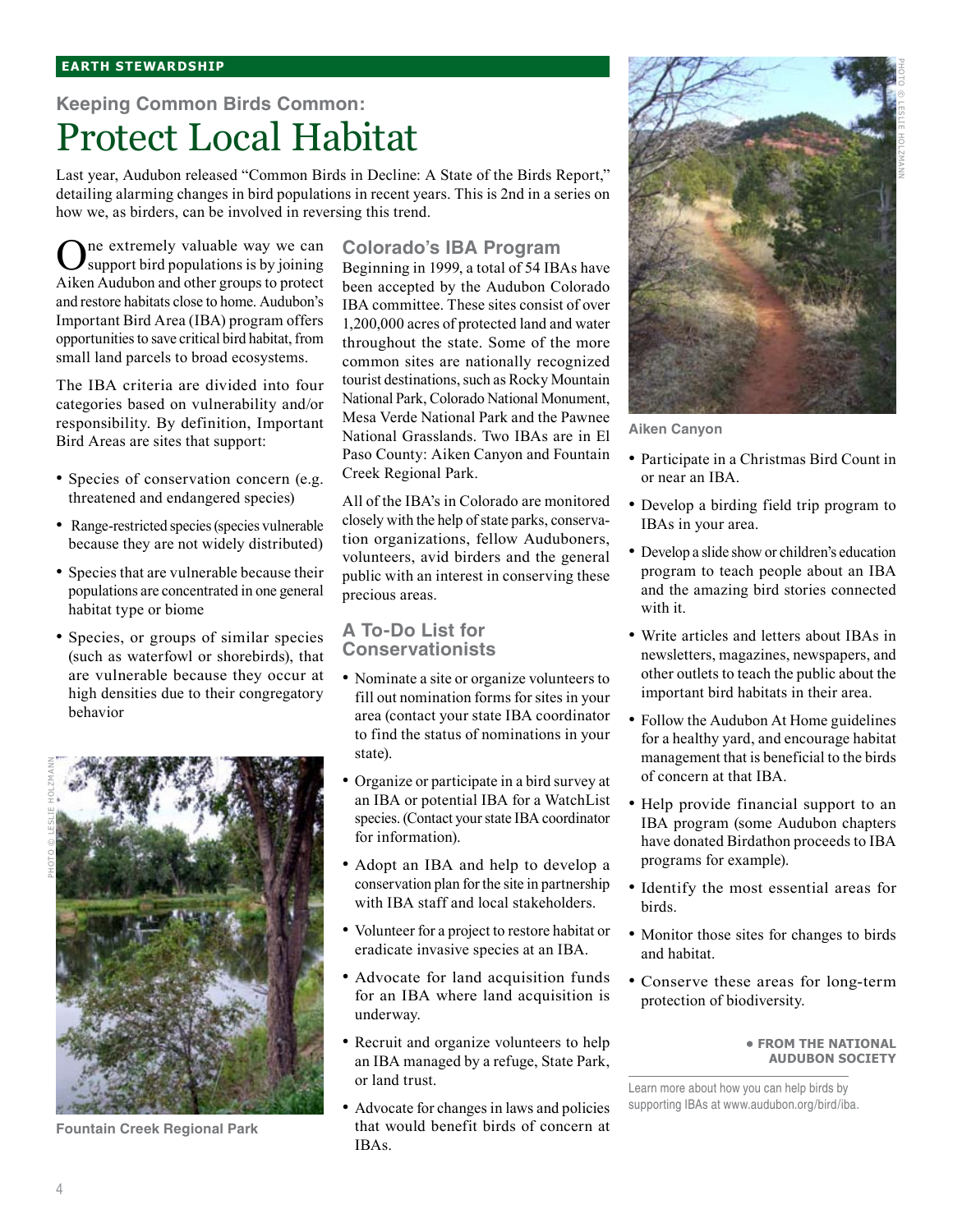## New bird species found in Gabon

Scientists at the Smithsonian have discovered a new species of bird in Gabon, Africa, that was, until now, unknown to the science.

The newly found Olive-backed Forest Robin (*Stiphrornis pyrrholaemus*) was named by the scientists for its distinctive olive back and rump. Adult birds measure 4.5 inches in length and average 18 grams in weight. Males exhibit a fiery orange throat and breast, yellow belly, olive back and black feathers on the head. Females (see photo) are similar, but less vibrant. Both sexes have a



distinctive white dot on their face in front of each eye.

To ensure that the specimens Schmidt collected were a new species, geneticists at the Smithsonian's National Zoo compared the DNA of the new specimens to that of the four known forest robin species. The results clearly showed that these birds were in fact a separate and distinct species.

There is some knowledge about the species' habitat choice since all of the birds seen and heard in the wild were found in dense forest undergrowth. Other facts such as specific diet, mating and nesting habits, and the species' complete habitat range are all things that still need research.



The CowBird. The Cowslip.

Growing in mires, in gold allired, The Cowslip has been much admired, Altho' its proper name, we're told,<br>Is really the Marsh Marigold: The Cow Bird picture, I suspect, Is absolutely 'incorrect, We make such errors now and then. A sort of cow slip of the pen.

**From "How to Tell the Birds from the Flowers: A Manual of Flornithology for Beginners," by Robert Williams Wood, ©1907.**

| aikorus                                          |         |  |
|--------------------------------------------------|---------|--|
| Aiken Audubon Society<br>Membership/Subscription |         |  |
|                                                  |         |  |
| One Year                                         | \$10.00 |  |
| <b>Two Years</b>                                 | \$18.00 |  |
| Donation                                         |         |  |
| Total ___                                        |         |  |
|                                                  |         |  |
| Name                                             |         |  |
|                                                  |         |  |
| Address                                          |         |  |
| ail Check To:                                    |         |  |

**Mail Check To:** Aiken Audubon Society 6660 Delmonico Dr. D-195, Colorado Springs, CO 80919

#### **citizen science**

**(Continued from front page)**



In addition, the CLO lists a number of interesting projects on their website at www. birds.cornell.edu/LabPrograms/CitSci/index. html. One that piqued my interest was the House Finch Disease Survey. The CLO asks, "Will House Finch eye disease cause an epidemic in the West as it has elsewhere? We need help from citizen scientists in all regions to find out more about how the disease is affecting House Finches across the continent." Come on, this one is easy.

We all have House Finches at our feeders.

The obvious question is, does all this effort really make any difference? The CLO sums up the impact we are making:

Results from citizen-science projects are already being applied to bird conservation efforts, including the North American Bird Conservation Plan. Citizen science also has led to the purchase of land that hosts breeding populations of several declining species. Just as important, citizen scientists become better educated about birds and conservation, making them more effective stewards within their own communities.

Let's put our skills and enthusiasm to work for the birds. Let's become citizen scientists.

**• by Leslie Holzmann**